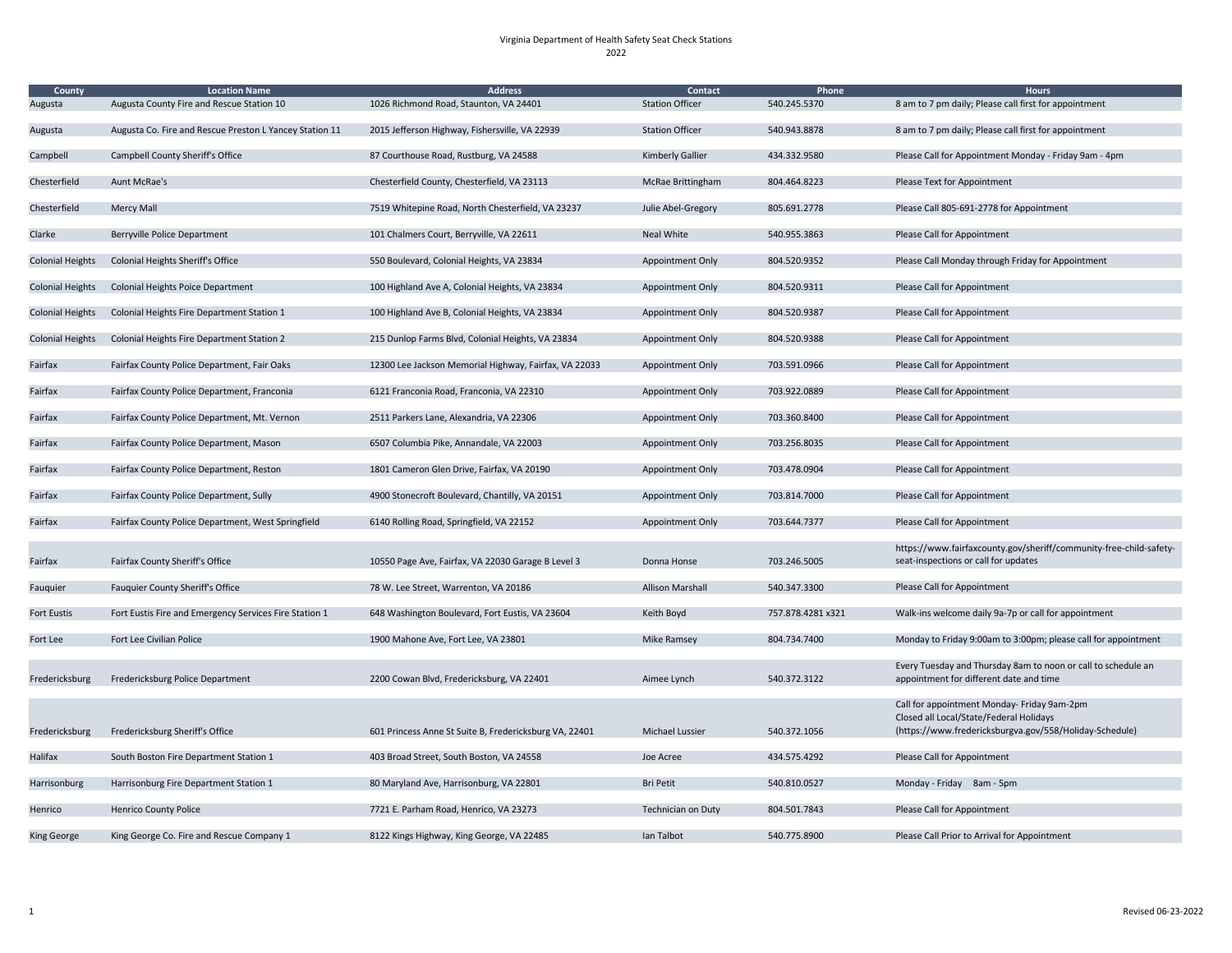Virginia Department of Health Safety Seat Check Stations 2022

| none | <b>Hours</b><br>Please Call for Appointment                                                        |
|------|----------------------------------------------------------------------------------------------------|
|      |                                                                                                    |
|      | By Appointment Only; please call 804-966-9500 to schedule                                          |
|      | Last Thursday of each month 4pm-6pm, first come first served                                       |
|      | Please Call for Appointment Monday - Friday                                                        |
|      | Please Call for Appointment                                                                        |
|      | By Appointment on Fridays 10 am - 4 pm (closed holidays)                                           |
|      | Please Call for Appointment                                                                        |
|      | Call M-F from 8am to 4pm to schedule appointment or visit<br>https://raaems.org/outreach/#programs |
|      | Daily from 8:00am - sunset                                                                         |
|      | Daily from 8:00am - sunset                                                                         |
|      | Daily from 8:00am - sunset                                                                         |
|      | Appointment only; call 540-981-9435 or<br>email jalucas@carilionclinic.org to schedule             |
|      | 3rd Thursday of each month 4pm-6pm, first come first served                                        |
|      | Call for appointment offered daily 8am - 6pm based on technician<br>availability                   |
|      | Please Call for Appointment 8am - 4pm; other times may be available<br>by contacting coordinator   |
|      | Please call or go to http://form.jotform.us/form/43065609519156?<br>to make an appointment.        |
|      | Please Call for Appointment; on-site and moblie appointments<br>available                          |
|      | Please Call for Appointment Monday - Friday 9:30am - 5:00pm                                        |
|      | Monday - Friday 9am - 4pm. Please call for appointment                                             |
|      | Call for Appointment Monday - Friday 8am - 4pm                                                     |
|      | Daily 8am - 5pm or call for appointment                                                            |
|      | or 757.220.6220 Daily 8am - 5pm, calling ahead for appointment preferred                           |
|      | Daily 10am to 6pm or call for appointment                                                          |
|      | Daily 10am to 6pm or call for appointment                                                          |
|      | Daily 10am to 6pm or call for appointment                                                          |
|      | Daily 10am to 6pm or call for appointment                                                          |
|      |                                                                                                    |

| County<br>Louisa     | <b>Location Name</b><br>Louisa County Rescue Squad | <b>Address</b><br>83 Rescue Lane, Louisa, VA 23093 | <b>Contact</b><br><b>Nathan Harris</b> | Phone<br>540.223.8361 | <b>Hours</b><br>Please Call for Appointment                                                        |
|----------------------|----------------------------------------------------|----------------------------------------------------|----------------------------------------|-----------------------|----------------------------------------------------------------------------------------------------|
| <b>New Kent</b>      | New Kent Co. Sheriff's Office                      | 11995 Courthouse Circle, New Kent, VA 23124        | Lee Bailey                             | 804.966.9500          | By Appointment Only; please call 804-966-9500 to schedule                                          |
| Montgomery           | Christiansburg Fire Department                     | 110 Depot Way, Christiansburg, VA 24073            | <b>Technician On Duty</b>              | 540.981.9435          | Last Thursday of each month 4pm-6pm, first come first served                                       |
| Norfolk              | Old Dominion University Fire Prevention            | 4111 Monarch Way Ste 401, Norfolk, VA 23508        | Karen Barnes                           | 757.683.4087          | Please Call for Appointment Monday - Friday                                                        |
| <b>Prince Edward</b> | <b>Farmville Police Department</b>                 | 116 N Main Street, Farmville, VA 23901             | Christie Booth                         | 434.392.3332          | Please Call for Appointment                                                                        |
| <b>Prince George</b> | Prince George Co. Police Department                | 6600 Courthouse Drive, Prince George, VA 23875     | <b>Harold Shreves</b>                  | 804.733.2773          | By Appointment on Fridays 10 am - 4 pm (closed holidays)                                           |
| Quantico             | Quantico Fire Department Station 531               | 2045 Barnett Ave, Quantico, VA 22134               | James Thacker                          | 703.784.1324          | Please Call for Appointment                                                                        |
| Richmond             | <b>Richmond Ambulance Authority</b>                | 2400 Hermitage Road, Richmond, VA 23220            | Becky Jamison                          | 804.254.1150          | Call M-F from 8am to 4pm to schedule appointment or visit<br>https://raaems.org/outreach/#programs |
| Richmond             | <b>Richmond Fire Station #14</b>                   | 2934 Hawthorne Road, Richmond, VA 23222            | Officer On Duty                        | 804.646.0745          | Daily from 8:00am - sunset                                                                         |
| Richmond             | <b>Richmond Fire Station #17</b>                   | 2211 Semmes Avenue, Richmond, VA 23225             | Officer On Duty                        | 804.646.8096          | Daily from 8:00am - sunset                                                                         |
| Richmond             | <b>Richmond Fire Station #19</b>                   | 311 Maple Avenue, Richmond, VA 23226               | Officer On Duty                        | 804.646.1701          | Daily from 8:00am - sunset                                                                         |
| Roanoke              | <b>Carilion Children's Safe Kids</b>               | Roanoke Valley, Roanoke, VA                        | Jill Lucas-Drakeford                   | 540.981.9435          | Appointment only; call 540-981-9435 or<br>email jalucas@carilionclinic.org to schedule             |
| Roanoke              | Roanoke City Fire Station 6                        | 1333 Jamison Ave SE, Roanoke, VA 24013             | <b>Technician On Duty</b>              | 540.981.9435          | 3rd Thursday of each month 4pm-6pm, first come first served                                        |
| Smyth                | Town of Chilhowie Fire and EMS Station 3           | 315 East Lee Highway, Chilhowie, VA 24319          | Jenna Ruffin                           | 276.646.3131          | Call for appointment offered daily 8am - 6pm based on technic<br>availability                      |
| Spotsylvania         | Spotsylvania Sheriff's Office                      | 9119 Dean Ridings Lane, Spotsylvania, VA 22553     | Justin Young                           | 540.582.7115          | Please Call for Appointment 8am - 4pm; other times may be a<br>by contacting coordinator           |
| <b>Stafford</b>      | <b>Stafford County Public Safety Building</b>      | 1225 Courthouse Road, Stafford, VA 22554           | Deputy Kulbeth                         | 540.658.4958          | Please call or go to http://form.jotform.us/form/4306560951<br>to make an appointment.             |
| Staunton             | <b>Staunton Police Department</b>                  | 116 West Beverley Street, Staunton, VA 24401       | <b>Officer Shane Ayers</b>             | 540.332.3842          | Please Call for Appointment; on-site and moblie appointments<br>available                          |
| <b>Sussex</b>        | <b>Sussex County Sheriff's Office</b>              | 20212 Thornton Square, Sussex, VA 23884            | John Ogburn                            | 434.246.5000          | Please Call for Appointment Monday - Friday 9:30am - 5:00pm                                        |
| Virginia Beach       | AAA Tidewater Virginia                             | 5366 Va. Beach Boulevard, Virginia Beach, VA 23462 | <b>Holly Dalby</b>                     | 757.233.3888          | Monday - Friday 9am - 4pm. Please call for appointment                                             |
| Warren               | Warren County Public Safety Building               | 200 Skyline Vista Drive, Front Royal, VA 22630     | Dep. Burke                             | 540.635.4128          | Call for Appointment Monday - Friday 8am - 4pm                                                     |
| Waynesboro           | Waynesboro Fire Department Station 1               | 300 West Broad Street, Waynesboro, VA 22980        | Robert Gomez                           | 540.942.6730          | Daily 8am - 5pm or call for appointment                                                            |
| Williamsburg         | Williamsburg Fire Department                       | 520 Armistead Ave, Williamsburg, VA 23185          | Cary Middlebrook                       |                       | 757.220.6222 or 757.220.6220 Daily 8am - 5pm, calling ahead for appointment preferred              |
| Winchester           | Winchester Friendship Fire Station 1               | 627 N. Pleasant Valley Road, Winchester, VA 22601  | <b>CPST Coordinator</b>                | 540.662.6961          | Daily 10am to 6pm or call for appointment                                                          |
| Winchester           | Winchester Rouss Fire Station 2                    | 3 South Braddock Street, Winchester, VA 22601      | <b>CPST Coordinator</b>                | 540.662.5529          | Daily 10am to 6pm or call for appointment                                                          |
| Winchester           | Winchester Shawnee Fire Station 4                  | 2210 Valor Drive, Winchester, VA 22601             | <b>CPST Coordinator</b>                | 540.662.0855          | Daily 10am to 6pm or call for appointment                                                          |
| Winchester           | Winchester South End Fire Station 5                | 17 W. Monmouth Street, Winchester, VA 22601        | <b>CPST Coordinator</b>                | 540.662.0007          | Daily 10am to 6pm or call for appointment                                                          |